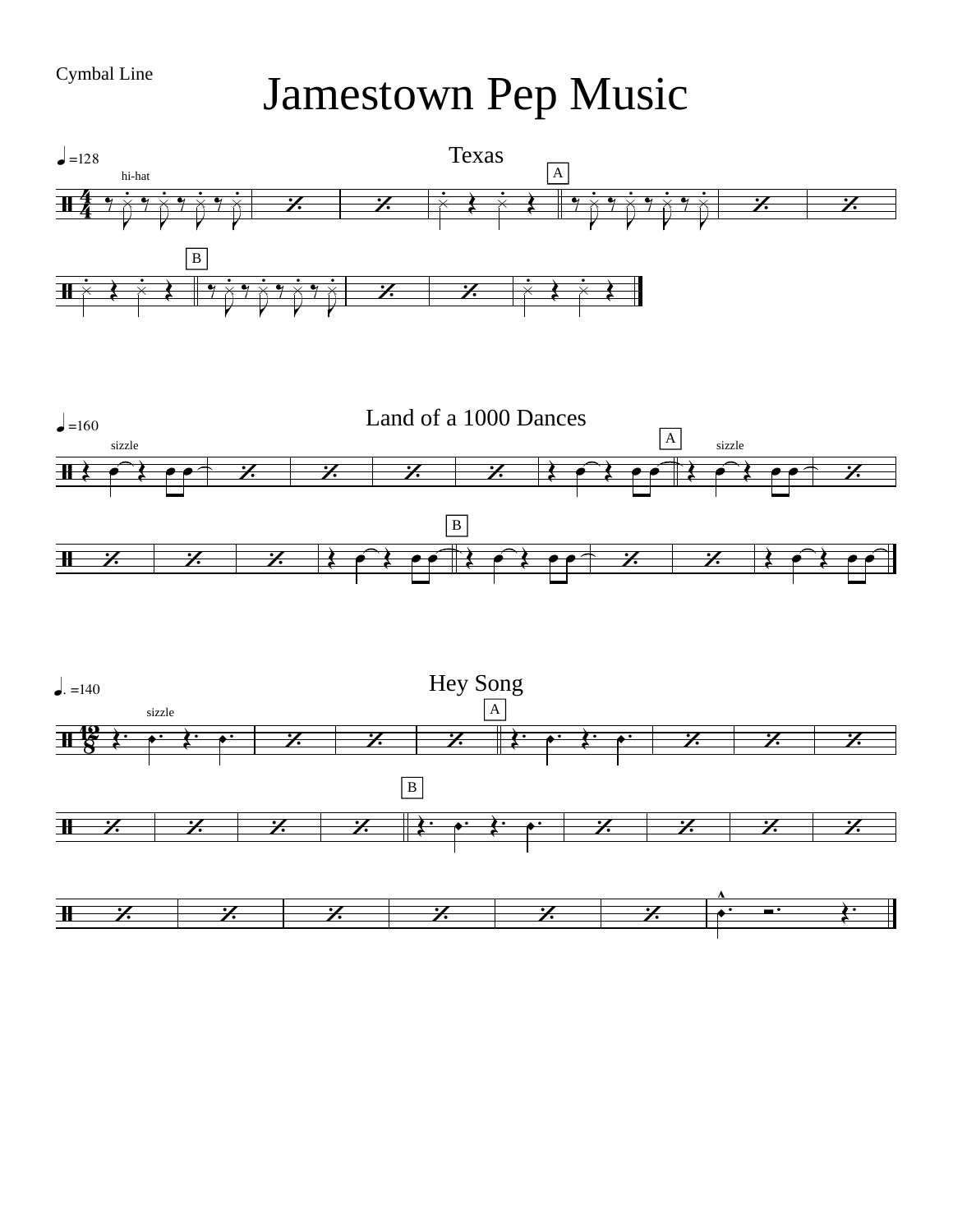

2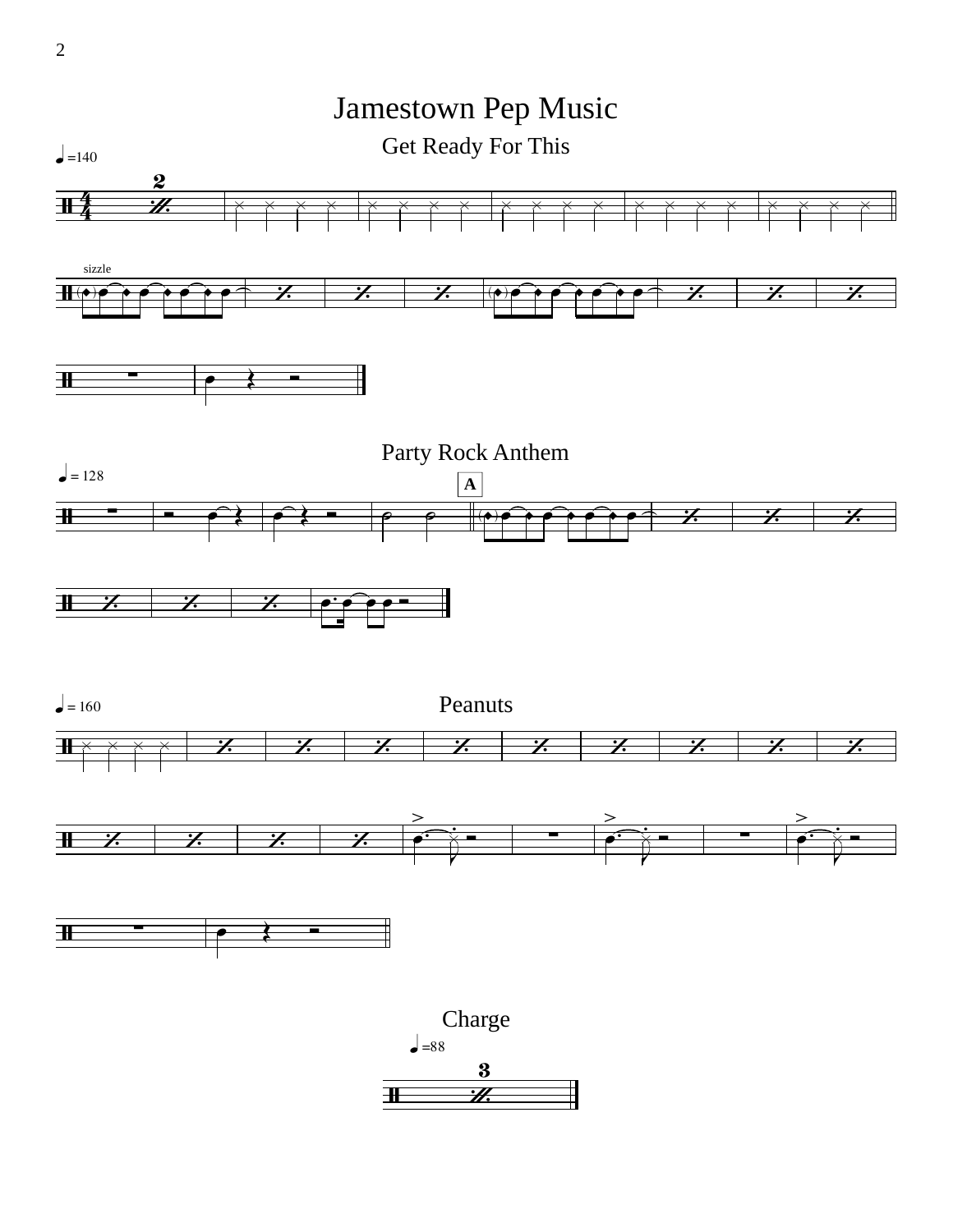

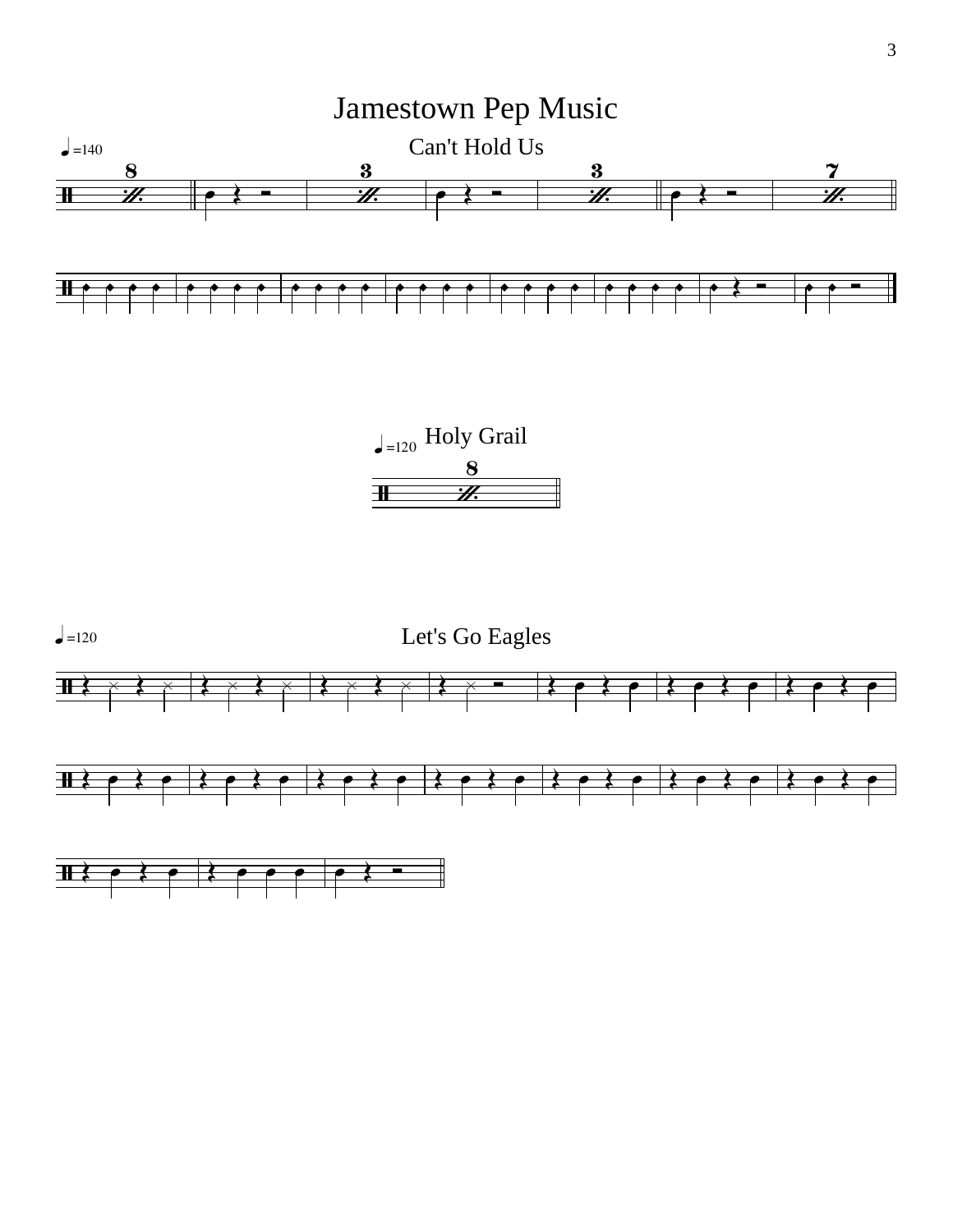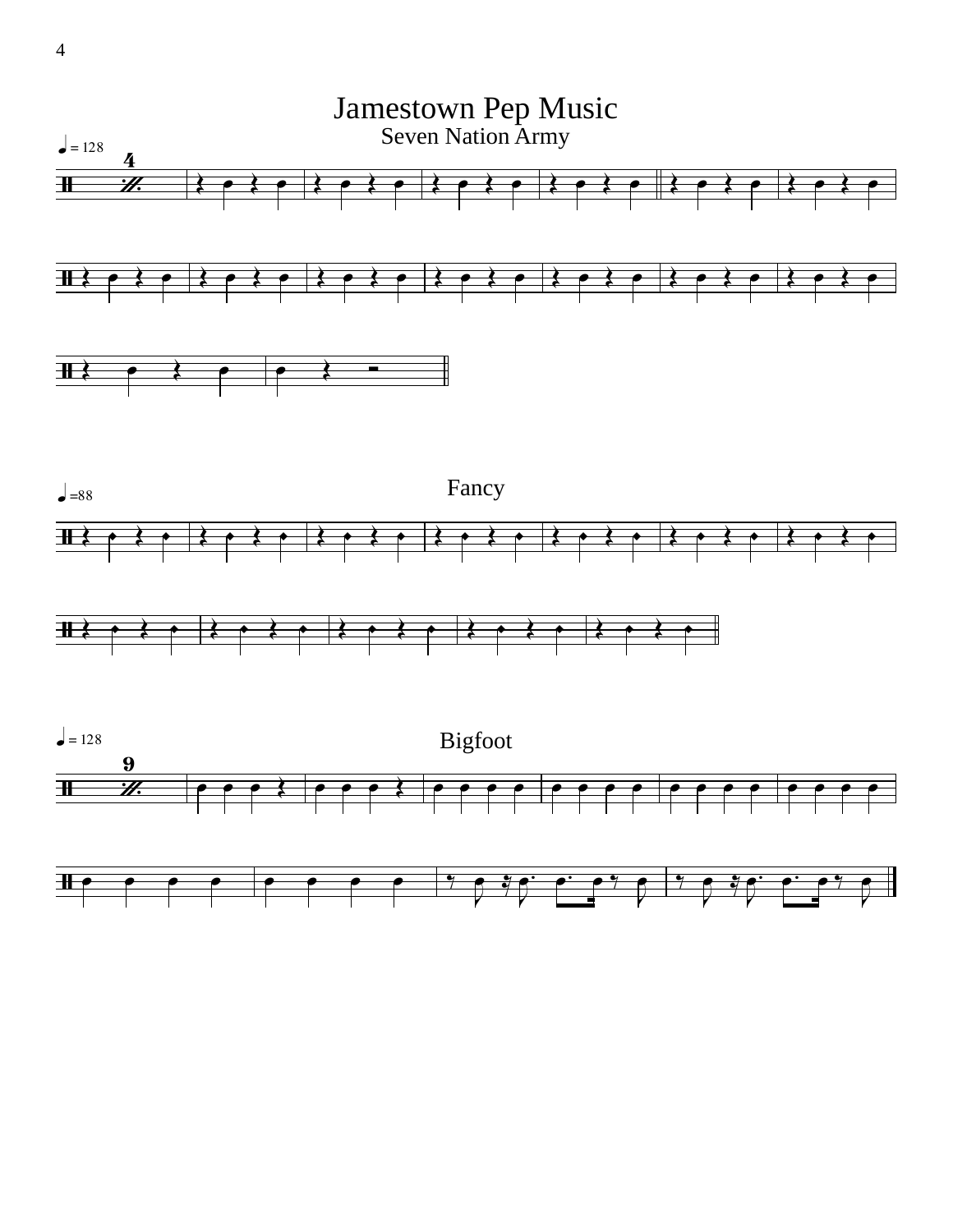## Jamestown Drum Pep